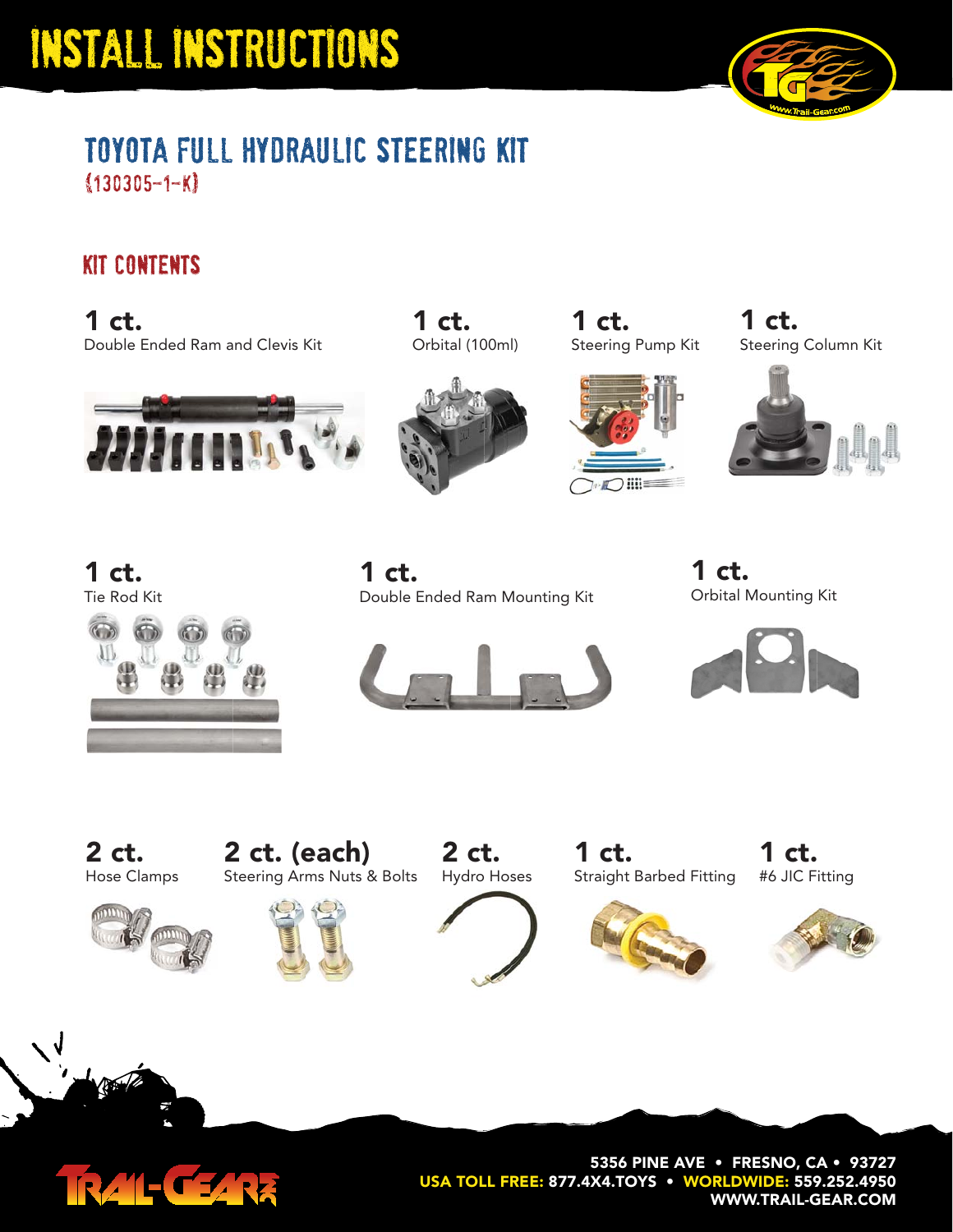

#### recommended tools

| <b>Flathead Screwdriver</b>                     | <b>Wrenches</b><br>1/2" | <b>Sockets</b><br>1/2" | <b>Allens</b><br>7/32" |
|-------------------------------------------------|-------------------------|------------------------|------------------------|
| <b>Side Cutters</b>                             |                         |                        |                        |
| Grinder                                         | 9/16''                  | 9/16''                 | 5/8''                  |
| Torch                                           | 3/4''                   | 3/4''                  |                        |
| Welder                                          | 7/8"                    | 11/8"                  |                        |
| Hammer                                          | 11/16"                  | 12mm                   |                        |
| Jack                                            | 1 <sup>''</sup>         | 17mm                   |                        |
| <b>Jack Stands</b>                              | 11/8"                   | 19mm                   |                        |
| 3/8" Drive Ratchet                              |                         |                        |                        |
| 1/2" Drive Ratchet                              |                         |                        |                        |
| Torque Wrench                                   |                         |                        |                        |
| <b>Tape Measure</b>                             |                         |                        |                        |
| 3/4" Drill Bit                                  |                         |                        |                        |
| Power Steering Fluid (Royal Purple Recommended) |                         |                        |                        |

# caution

1. Read all instructions completely and carefully before you begin.

2. Check to make sure the kit is complete and that no parts are missing(refer to the Kit Contents List on the first page of these instructions). If anything is missing, please contact Trail-Gear at 559.252.4950.

3. Park vehicle on a clean, dry, flat, level surface and block the tires so the vehicle can not roll in either direction.

### IRAIL-CEARR

**5356 PINE AVE • FRESNO, CA • 93727 USA TOLL FREE: 877.4X4.TOYS • WORLDWIDE: 559.252.4950 WWW.TRAIL-GEAR.COM**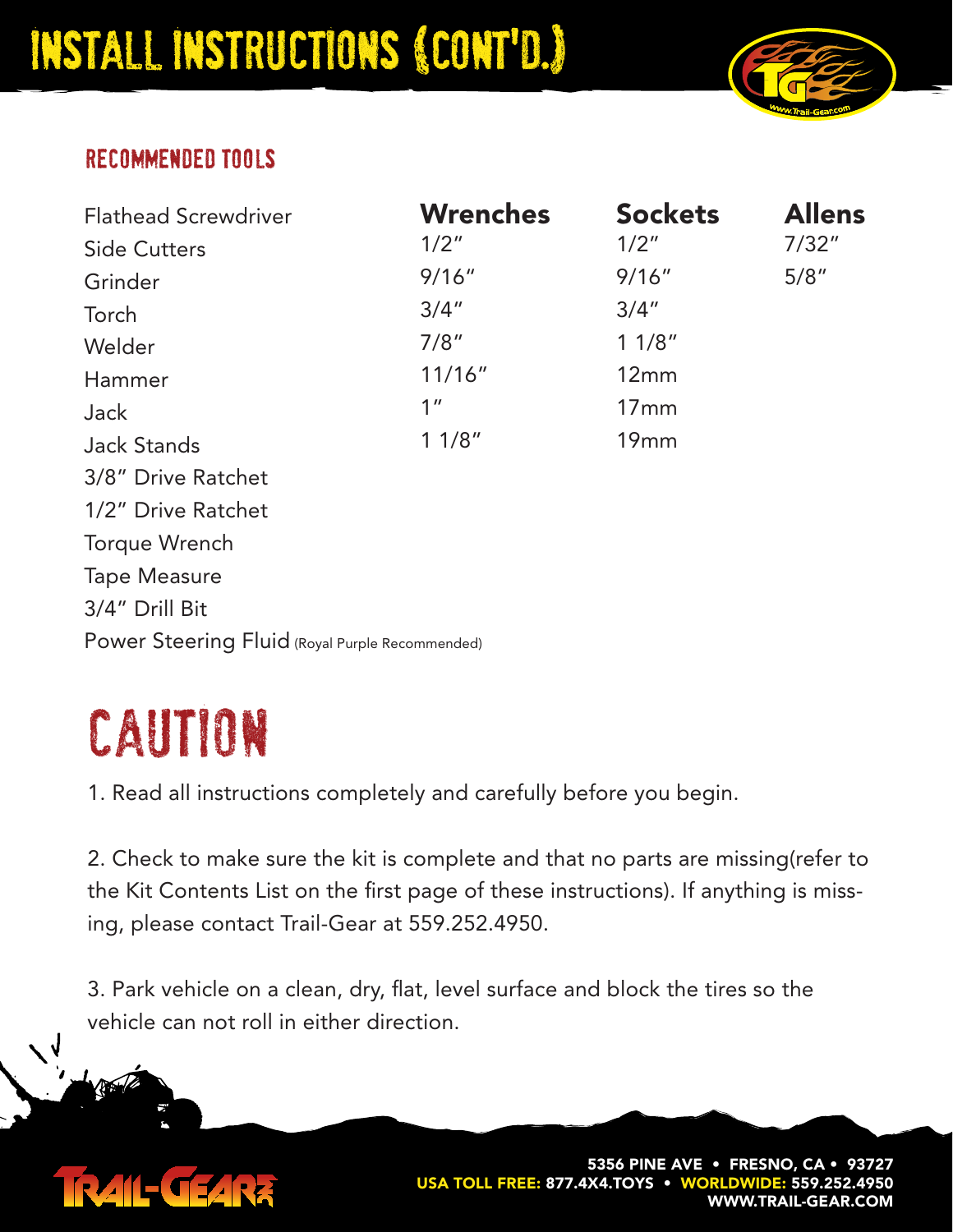

#### STEP<sub>1</sub>

Install clevis ends on cylinder and cut tie rod tubes to length, eye to eye they should be 45 3/8". Locktite and tighten clevis end allen head bolts into ram. Tubes should be the same length if you are mounting the cylinder centered on the axle (recommended). Allow adjustments in and out.



#### step 2

Drill steering arms using a 3/4" drill bit. Drill the 2 tapered tie rod holes only. Use a drill press if possible. Use the hole closest to the rear of the truck on the right side steering arm. Cut off front of arm if desired.



#### STEP<sub>3</sub>

Install all cylinder clamps and bolts through cylinder mounting plates. Then, with truck suspension at full compression, position cylinder assembly in front of the axle where it will be mounted. Mount the ram level (when looking from the front) and slightly behind the steering arm attachment (ideal). See diagram 1.1.



#### 1.1

This positioning will depend on many variables on your vehicle.

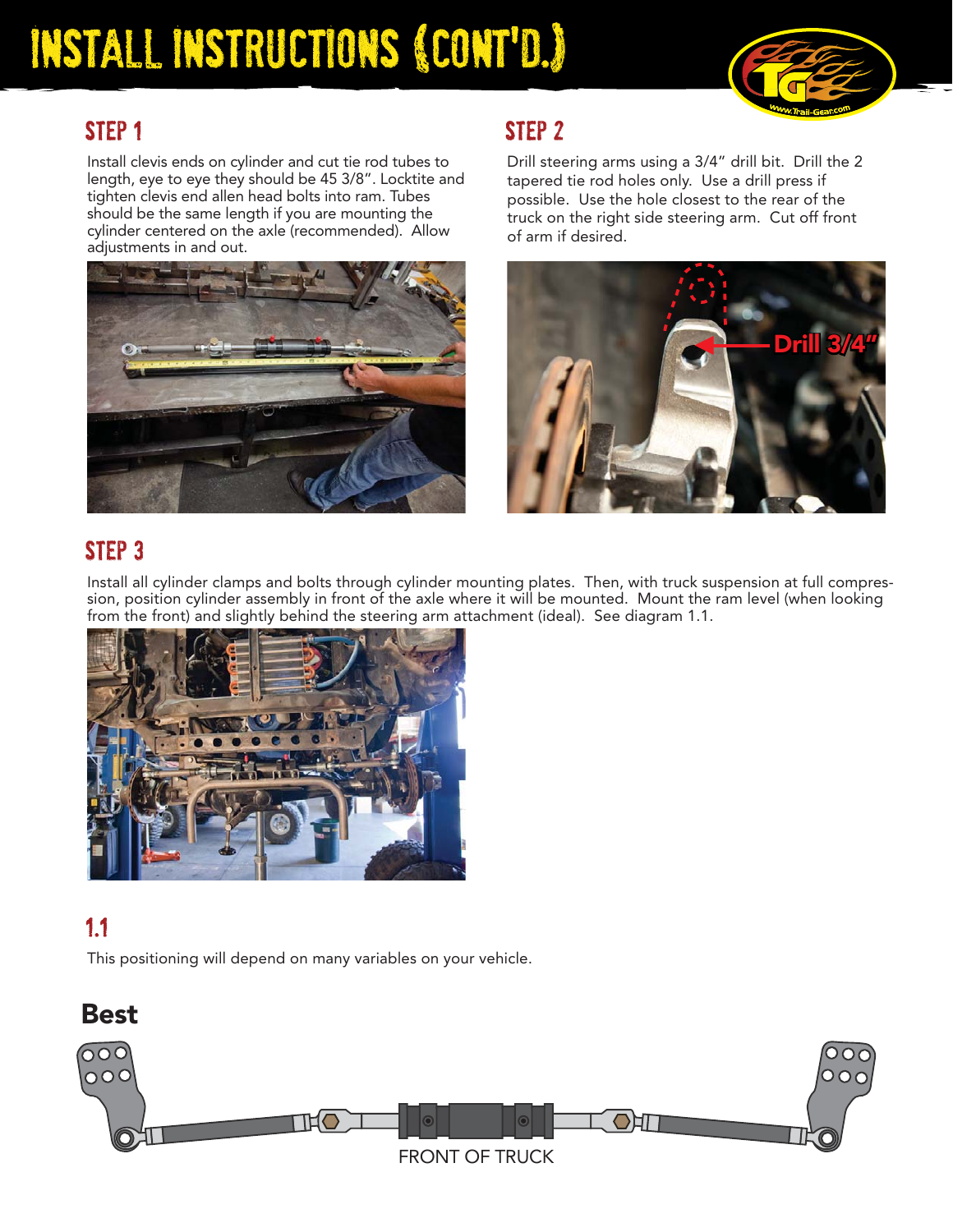

FRONT OF TRUCK

#### step 4

Cope cylinder mounting hoop and straight tube to fit up to the axle. Tack weld in place.



#### step 6

Bolt the new pump and bracket to the stock idler pulley using the provided hardware. Install the new fan belt provided with the kit. Note: When removing old power steering pump, plug off both vacuum lines, they will not be used with this pump.



#### step 5

Manually cycle steering lock to lock and make sure tie rods are adjusted and cylinder bottoms out at full lock left and right.



#### step 7

The cooler can be mounted in two different ways. It can be mounted with the ties going through the radiator using the parts provided in the kit, or a custom bracket can be fabricated.

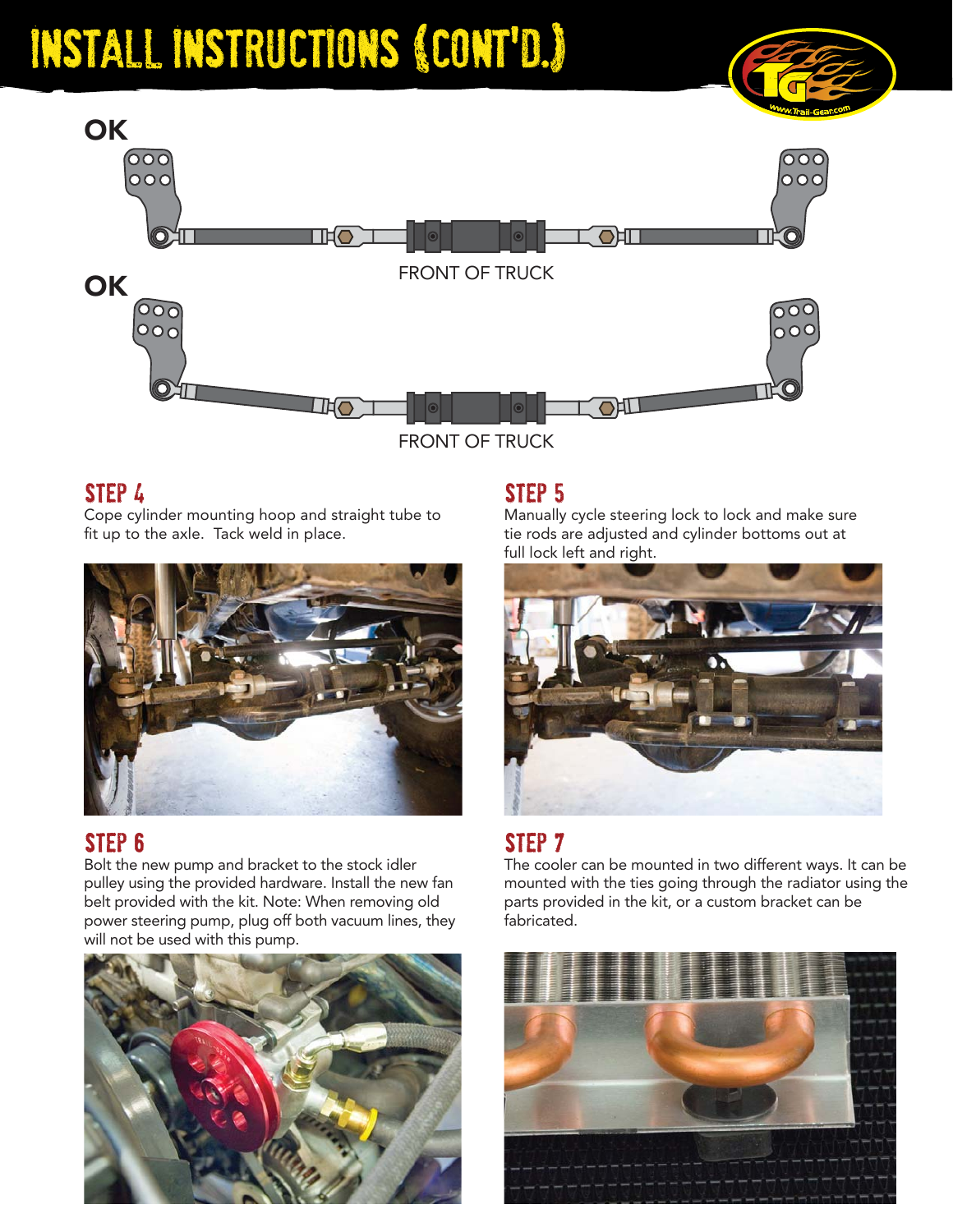

#### step 8

Always mount reservoir so that the bottom of the Mount or<br>reservoir is above the inlet on the power steering pump, mounting or you will not be able to properly bleed the system.



#### STEP 10

1.2

Position orbital assembly on frame rail. Install OEM steering shaft/U-joint on end of supplied steering column. Install gussets inside and outside frame rails.



Mount orbital and steering column to orbital mounting plate.





Install hoses per diagram 1.2. Do not overtighten hoses as this can damage the fitting.





**RAM MOUNTING KIT**